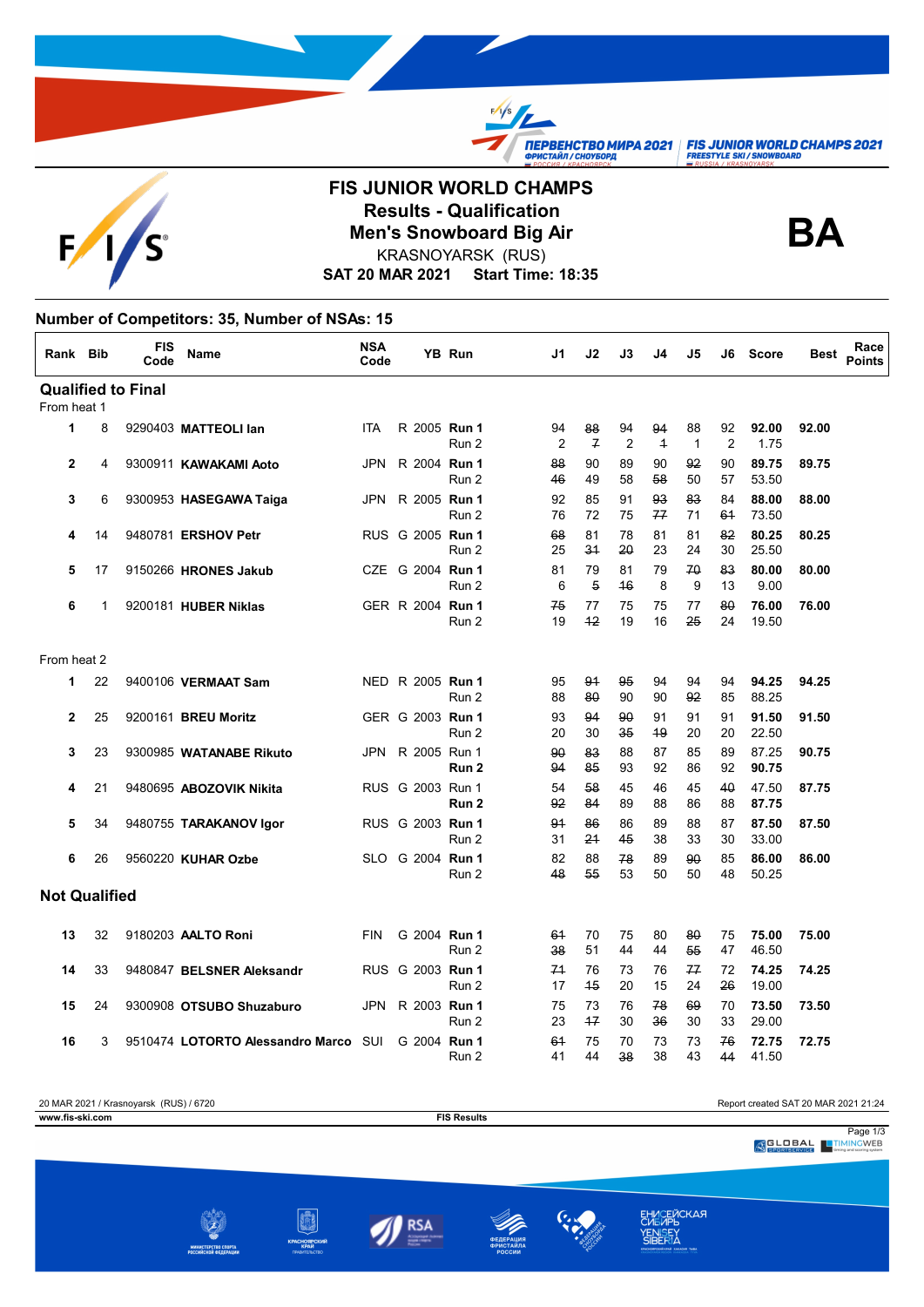TEPBEHCTBO MUPA 2021 | FIS JUNIOR WORLD CHAMPS 2021



## **FIS JUNIOR WORLD CHAMPS Results - Qualification<br>Men's Snowboard Big Air<br>KRASNOVARSK (BUS)** KRASNOYARSK (RUS)

 $\frac{f}{f}$ 



**SAT 20 MAR 2021 Start Time: 18:35**

| Rank Bib |                | <b>FIS</b><br>Code | Name                       | <b>NSA</b><br>Code |                  | YB Run | J1                   | J2                   | J3         | J4       | J5                   | J6       | <b>Score</b>             | <b>Best</b> | Race<br><b>Points</b> |
|----------|----------------|--------------------|----------------------------|--------------------|------------------|--------|----------------------|----------------------|------------|----------|----------------------|----------|--------------------------|-------------|-----------------------|
| 17       | $\overline{2}$ |                    | 9050276 FRISCHHUT Lukas    |                    | AUT G 2003 Run 1 | Run 2  | 63<br>26             | 70<br>41             | 65<br>30   | 70<br>43 | 68<br>39             | 70<br>33 | 68.25<br>35.75           | 68.25       |                       |
| 18       | 38             |                    | 9400102 GROENEVELD Kai     |                    | NED R 2004 Run 1 | Run 2  | 64<br>26             | 66<br>41             | 64<br>25   | 68<br>25 | 50<br>22             | 61<br>33 | 63.75<br>27.25           | 63.75       |                       |
| 19       | 11             |                    | 1664935 ZABELA Siarhei     |                    | BLR G 2006 Run 1 | Run 2  | 57<br>54             | 65<br>60             | 55<br>57   | 63<br>68 | 57<br>61             | 66<br>60 | 60.50<br>59.50           | 60.50       |                       |
| 20       | 12             |                    | 9200185 LOTZ Peter         |                    | GER R 2004 Run 1 | Run 2  | 54<br>20             | 61<br>13             | 52<br>$+4$ | 59<br>19 | 54<br>16             | 59<br>17 | 56.50<br>16.25           | 56.50       |                       |
| 21       | 30             |                    | 9480783 STEPANOV Daniil    |                    | RUS G 2003 Run 1 | Run 2  | 49<br>17             | 42<br>44             | 65<br>25   | 58<br>23 | 60<br>26             | 50<br>22 | 54.25<br>21.75           | 54.25       |                       |
| 22       | 5              |                    | 9430170 OWCZAREK Krzysztof |                    | POL G 2004 Run 1 | Run 2  | 52<br>49             | 55<br>54             | 50<br>45   | 51<br>46 | 40<br>34             | 50<br>47 | 50.75<br>46.75           | 50.75       |                       |
| 23       | 13             |                    | 9110030 YANEZ Benjamin     | CHI                | R 2003 Run 1     | Run 2  | 50<br>$+7$           | 51<br>40             | 49<br>12   | 50<br>16 | 37<br>13             | 42<br>15 | 47.75<br>14.00           | 47.75       |                       |
| 24       | 29             |                    | 9480829 MARKOV Nikolay     |                    | RUS G 2003 Run 1 | Run 2  | 38<br>23             | 47<br>49             | 36<br>30   | 36<br>29 | 40<br>28             | 42<br>25 | 39.00<br>26.25           | 39.00       |                       |
| 25       | 36             |                    | 9430167 ORLIK Filip        |                    | POL G 2003 Run 1 | Run 2  | 36<br>25             | 40<br>12             | 34<br>15   | 33<br>14 | 28<br>$\overline{5}$ | 48<br>17 | 35.75<br>14.50           | 35.75       |                       |
| 26       | 28             |                    | 9560227 MARKELJ Valuk      |                    | SLO R 2005 Run 1 | Run 2  | 21<br>42             | 28<br>35             | 14<br>39   | 24<br>35 | 15<br>25             | 43<br>30 | 18.50<br>34.75           | 34.75       |                       |
| 27       | 37             |                    | 9320203 KIM Sang-Jae       |                    | KOR R 2005 Run 1 | Run 2  | 24<br>19             | 46<br>36             | 20<br>42   | 26<br>19 | 23<br>47             | 23<br>24 | 22.50<br>24.50           | 24.50       |                       |
| 28       | 9              |                    | 9110027 MACHICAO Lorenzo   | CHI                | R 2004 Run 1     | Run 2  | 18<br>15             | 25<br>23             | 30<br>27   | 28<br>22 | 45<br>44             | 18<br>15 | 22.25<br>18.75           | 22.25       |                       |
| 29       | 7              |                    | 9320226 KANG Dong-Hun      |                    | KOR R 2006 Run 1 | Run 2  | 21<br>14             | 19<br>9              | 45<br>16   | 26<br>24 | 17<br>19             | 22<br>18 | 19.75<br>16.75           | 19.75       |                       |
| 30       | 15             |                    | 9560222 HERZENJAK Anej     |                    | SLO R 2003 Run 1 | Run 2  | 13<br>9              | 11<br>16             | 15<br>11   | 17<br>20 | 48<br>20             | 40<br>20 | 14.00<br>16.75           | 16.75       |                       |
| 31       | 16             |                    | 9180195 JOENSUU Topias     | <b>FIN</b>         | R 2003 Run 1     | Run 2  | 49<br>16             | 14<br>$\overline{f}$ | 18<br>14   | 42<br>10 | 14<br>12             | 16<br>24 | 15.50<br>13.00           | 15.50       |                       |
| 32       | 35             |                    | 9110040 VILLEGAS Benjamin  | CHI                | R 2006 Run 1     | Run 2  | 13<br>$\overline{5}$ | 22<br>48             | 18<br>11   | 17<br>10 | 13<br>10             | 42<br>10 | 15.25<br>10.25           | 15.25       |                       |
| 33       | 31             |                    | 9110026 BANADOS Felipe     | CHI                | R 2004 Run 1     | Run 2  | 11<br>13             | 11<br>20             | 12<br>16   | 43<br>12 | 8<br>9               | 9<br>18  | 10.75<br>14.75           | 14.75       |                       |
| 34       | 10             |                    | 9200184 DURAND Alois       |                    | GER R 2003 Run 1 | Run 2  | 8                    | 15                   | 8          | 20       | 10                   | 26       | 13.25<br><b>DNS</b>      | 13.25       |                       |
|          | 27             |                    | 9060023 van HOEIJ Dylan    |                    | BEL G 2003 Run 1 | Run 2  |                      |                      |            |          |                      |          | <b>DNS</b><br><b>DNS</b> | <b>DNS</b>  |                       |

20 MAR 2021 / Krasnoyarsk (RUS) / 6720<br> **EIS Results** FIS Results<br> **EIS Results** FIS Results **www.fis-ski.com FIS Results** Page 2/3<br>Page 2/3<br>Properservice Priming and scrips action ЕНИСЕЙСКАЯ<br>СИБИРЬ<br>YENISEY<br>SIBERIA